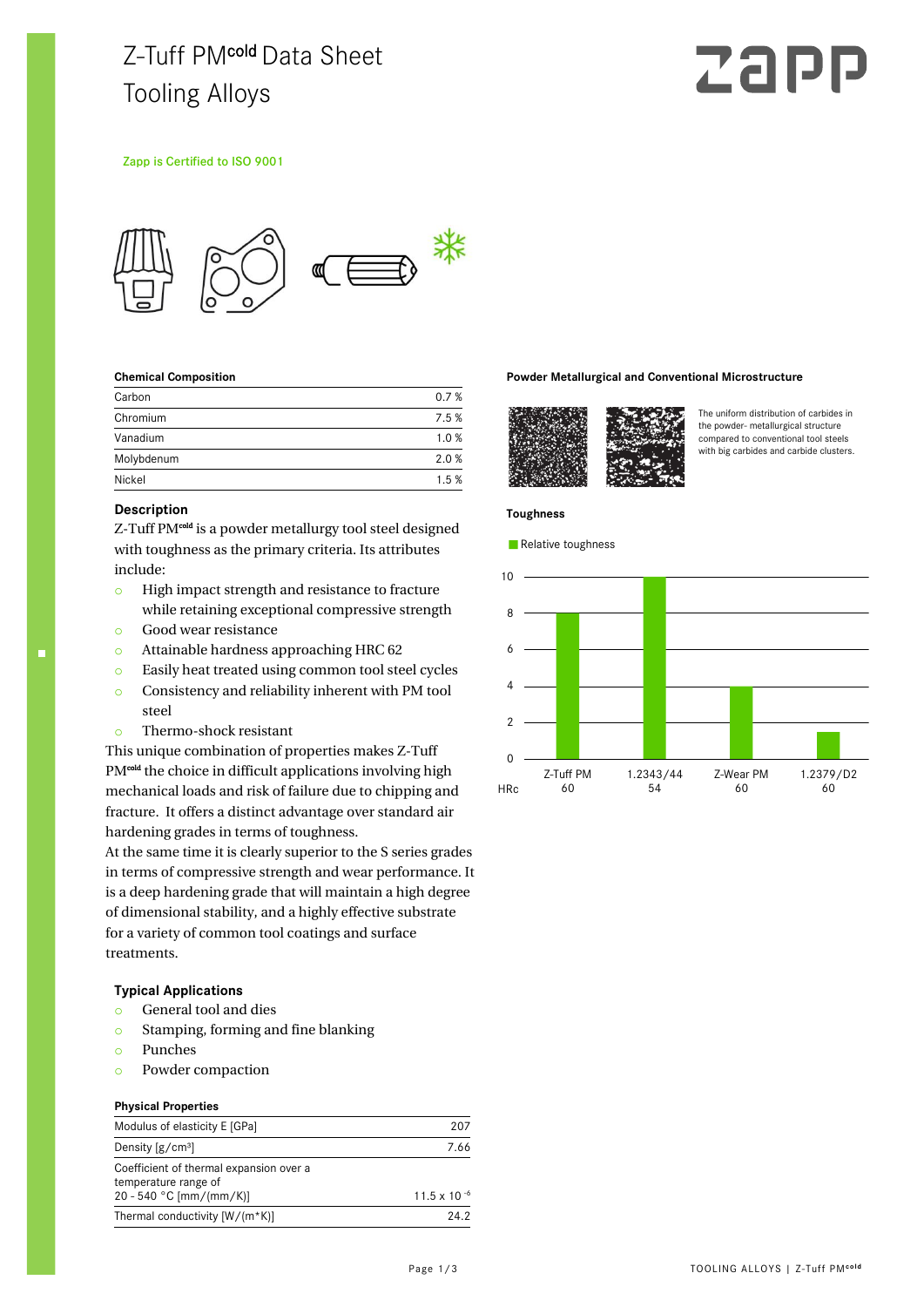# **Thermal Treatments**

# **Soft Annealing**

The material is heated uniformly to a temperature of 860 – 870 °C and then maintained at this temperature for 2 hours. Then, the material is cooled to 540 °C in a furnace at a cooling rate of maximum 15 °C per hour. It is then further cooled in still air down to room temperature. The typical hardness achieved by soft annealing is approximately 225 – 250 HB.

# **Stress Relieving (soft)**

Rough machined material is stress relieved by heating to 600 – 700 °C. Once complete heat penetration has been reached (minimum 2 hours), the material is allowed to cool in the furnace to approximately 500 °C followed by cooling in air.

Hardened material is stress relieved at 15 – 30°C for 2 hours below last tempering temperature followed by cooling in air.

# **Straightening**

Straightening should be done in the temperature range of 200 – 430 °C.

### **Hardening**

When Z-Tuff PMcold is hardened, two preheating stages are usually used as shown in the table. Further preheating stages can be added depending on the type of furnace and charging. For large cross-sections and high hardening temperatures, an additional preheating stage is recommended.

Hardening can be carried out in vacuum, salt bath or under protective gas atmosphere. Austenitizing is carried out between 1,010 °C and 1,070 °C. Higher hardening temperatures lead to higher wear resistance and hardness, while lower hardening temperatures result in improved toughness properties.

#### **Quenching**

Quenching can take place in hot bath at 540°C, oil or pressurized gas. Quenching in salt bath or oil leads to maximum hardness, whereas cooling in vacuum can lead to lower values of 1 – 2 HRc. By use of vacuum quenching a minimum pressure of 6 bar is recommended. The appropriate pressure needs to be adjusted for complex tool shapes in order to minimize risk of cracking and tool distortion. For attaining ideal toughness properties, it is recommended to apply the hot bath quenching method. For attaining maximum hardness after quenching the cooling rate between 1,000 °C and 700 °C needs to be maximized in order to minimize distortion in larger section sizes.

# **Tempering**

Tempering should be carried out immediately after the material has cooled down to below 40 °C. Triple tempering with a holding time of 2 hours in each stage at the tempering temperature is necessary.

It is important to ensure that the tools are cooled down to room temperature between the individual tempering stages.

#### **Tempering Diagram**



Tempering Temperature, °C

#### **Heat Treatment Instructions**

| 1st preheating | $450 - 500^{\circ}$ C                  |  |
|----------------|----------------------------------------|--|
| 2nd preheating | 850-900 °C                             |  |
| Hardening      | as specified in table                  |  |
| Tempering      | 3 x each 2 hours as specified in table |  |
|                |                                        |  |

Quenching after hardening in warm bath approx. 540 °C or in vacuum with at least 6 bar overpressure.

| <b>Required hardness</b><br>$HRC \pm 1$ | Austenit-<br>izing<br>temp $[^{\circ}C]$ | <b>Austenit</b><br>izing soak<br>time [min]* | Tempering<br>tempera-<br>ture[°C] |
|-----------------------------------------|------------------------------------------|----------------------------------------------|-----------------------------------|
| 58                                      | 1.010                                    | 30                                           | 540                               |
| 60                                      | 1.030                                    | 30                                           | 540                               |
| 62                                      | 1.070                                    | 20                                           | 540                               |
|                                         |                                          |                                              |                                   |

\* If previous preheating was done at 870 °C. The data refer to the sample dimensions 13 mm rd. The holding times at hardening temperatures must be adjusted for large and very thin dimensions.

#### **Surface Treatment**

Z-Tuff PM<sup>cold</sup> is an excellent base material for PVD and CVD coatings. Furthermore the application of a nitriding layer is also possible.